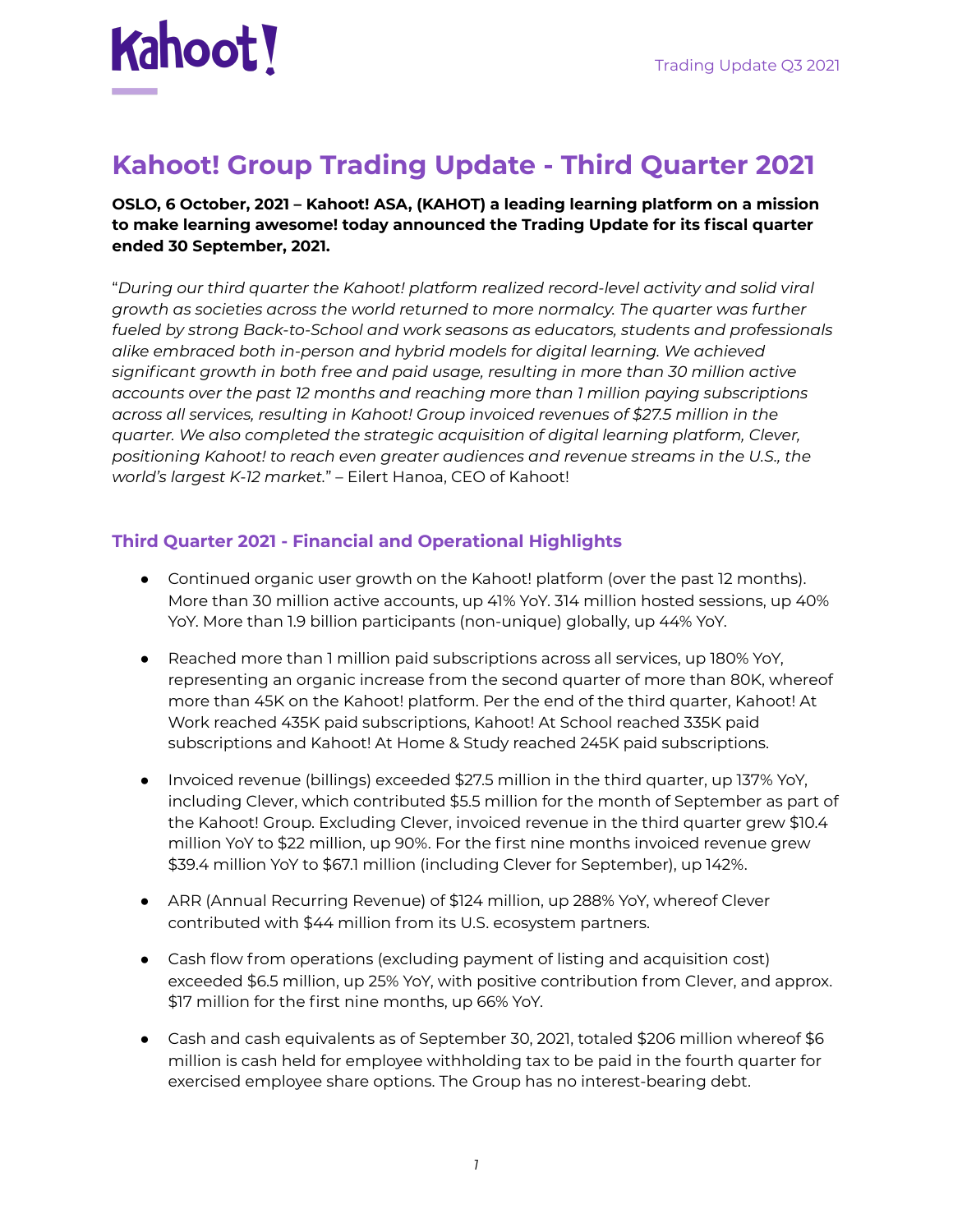

• The acquisition of 100% of the shares in Clever was completed effective September 1, 2021 for a total consideration reflecting an Enterprise Value (EV) of \$435-500 million, on a cash and debt free basis, including an up to \$65 million 2021-2022 performancebased element. The total consideration will be settled by a combination of approx. 82% cash and 18% Kahoot! shares. At closing a net cash consideration of \$245 million was paid, and 7.3 million Kahoot! consideration shares were issued at a subscription price of NOK 64.77 per share.

## **Third Quarter 2021 - Strategic and Business Highlights**

- Continuous YoY growth across all geographies and business areas. Reaching 1 billion participants (non-unique) on the Kahoot! platform in the U.S. and Canada the last twelve months, up 47% YoY. In the third quarter, U.S. and Canada represented 56% of invoiced revenue (including Clever for September).
- Kahoot! at School saw a strong Back-to-School season with record usage and over 9 million active teachers using Kahoot! last twelve months, up more than 30% YoY, in addition to having reached 10,000 schools and districts on paid subscriptions during the quarter.
- Kahoot! at Work further strengthened its Kahoot! 360 offering to support professionals in the hybrid workplace through new features and implementation of [integration](https://kahoot.com/blog/2020/10/14/kahoot-zoom-new-integration-engagement-distance-learning-video-conferencing/) with [Zoom](https://kahoot.com/blog/2020/10/14/kahoot-zoom-new-integration-engagement-distance-learning-video-conferencing/), making virtual meetings more engaging. Closed the largest enterprise contracts to date for the Work segment, while further integrating Actimo and Motimate, accelerating the building of next generation tools for employee learning, engagement and corporate culture building and laying the foundation for further growth in Q4.
- **•** Strengthening the learning & development offering by launching Kahoot! [Courses](https://kahoot.com/blog/2021/09/22/new-kahoot-courses/), a new opportunity for both professionals and educators to develop cohesive learning experiences, adding additional value to the Kahoot! 360 product offering.
- Kahoot! At Home offerings further enriched back-to-school and accelerated the localisation of Kahoot!'s platform and app, making them available in 11 [languages](https://kahoot.com/blog/2021/09/22/kahoot-more-accessible-than-ever/) including our first Asian language, Japanese. Launched new social [features](https://languagedrops.com/blog/exciting-new-updates-have-drops-ed) in language learning app Drops. All of this is enabling Kahoot! to reach new global markets across business areas.
- Completed the [transformational](https://kahoot.com/press/2021/09/02/kahoot-completes-acquisition-clever/) acquisition of Clever, positioning Kahoot! for further expansion in the U.S. K-12 segment. The Kahoot! App made available on the Clever platform; with more than 22 million monthly active students and 1.4 million monthly active teachers. Clever further enhanced its network through the launch of teacher/student messaging and parent access.

*Highlights reflect development since June 30, 2021 through today's announcement. For additional information, see the attached update letter from Eilert Hanoa, CEO of Kahoot!*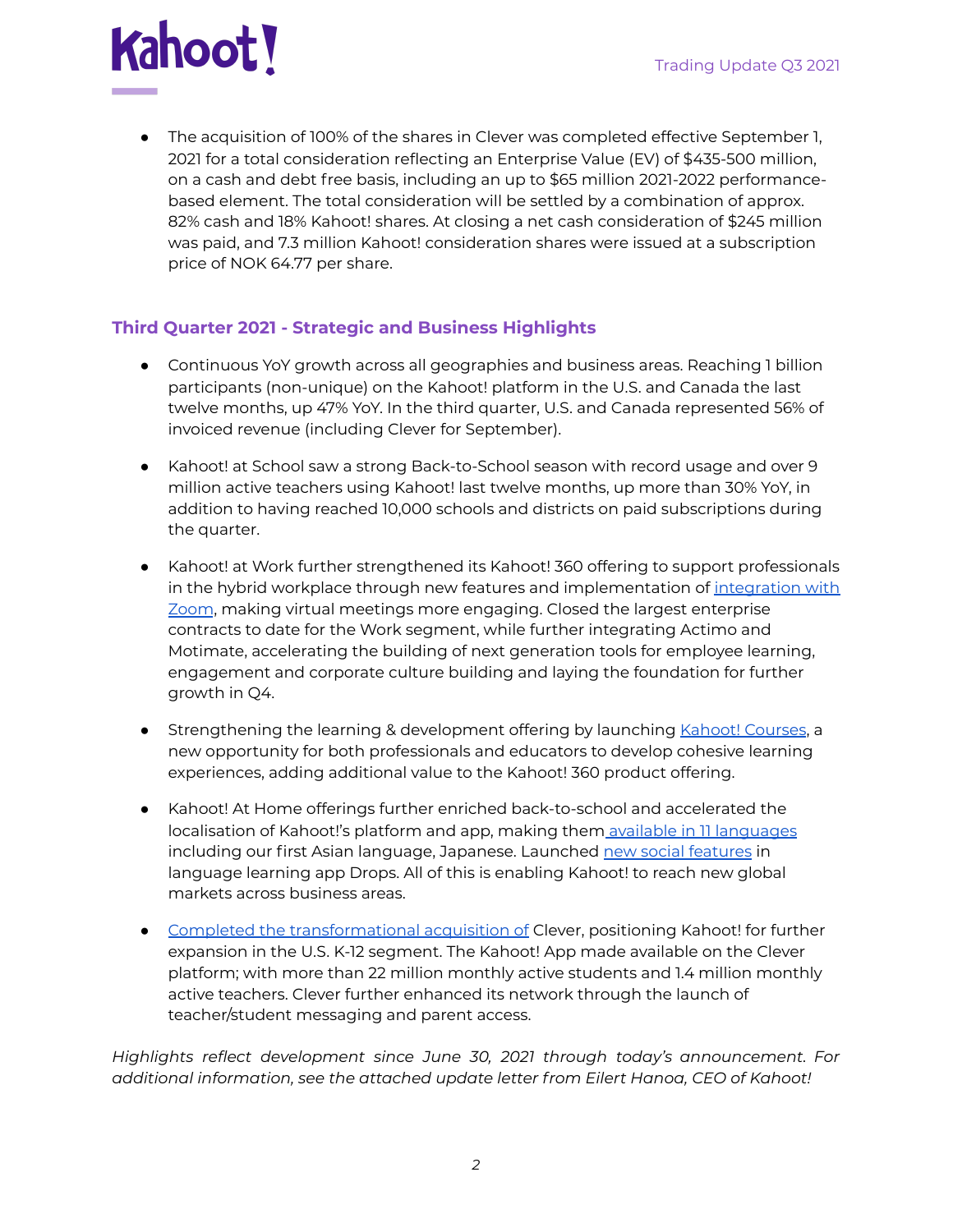# **Full Year 2021 Outlook**

For the full year 2021, the Kahoot! Group reiterates the ambition to reach \$90-100 million in invoiced revenue, up from \$45 million in 2020, with continued solid positive cash flow from operations, and to reach 1.1 million paid subscriptions. In addition, Clever Inc, which is now part of the Kahoot! Group, is expected to exceed \$15 million in invoiced revenue for the four-month period from September till December 2021, and exceed \$46 million in invoiced revenue for the full year 2021, implicating 27% YoY growth.

For the fourth quarter 2021, the Kahoot Group expects invoiced revenue to exceed \$39 million with more than \$29 million from the Kahoot! Group (excluding Clever) and more than \$10 million from Clever, with continued solid positive cash flow from operations.

As previously communicated, and following the completion of the Clever transaction, the Company is exploring the opportunity for a secondary listing, and expecting to conclude the assessment before the end of Q1 2022.

The information contained in this statement has not been audited and may be subject to change. Please see Kahoot! News on kahoot.com/news to stay up to date on company news and updates.

The full third quarter 2021 report is scheduled for release on November 4, 2021.

# **An update from Eilert Hanoa, CEO of Kahoot!**

We are pleased to share that Kahoot! saw record-level activity on our platform as well as strong financial performance in the third quarter. Kahoot! experienced continued strong momentum in both returning and new users, as well as reaching new milestones with more than 30 million active accounts, 1.9 billion participants (non-unique) and more than 1 million paid subscriptions, in the last twelve months. Invoiced revenue for the Kahoot! Group exceeded \$27.5 million in the quarter and we continued to demonstrate the scalability and operating leverage of the Kahoot! platform with solid cash conversion.

As we continue into the seasonally stronger second half of the year given the Back-to-School and work seasons, the third quarter showed continued strong user activity through our web offerings, which represents the leading source of revenue while also seeing increased diversification through growing app adoption across our portfolio, with millions of new sign-ups every month.

We are proud of our entire team, who successfully executed during our busiest Back-to-School and Back-to-Work seasons so far, as societies around the world returned to more normalcy.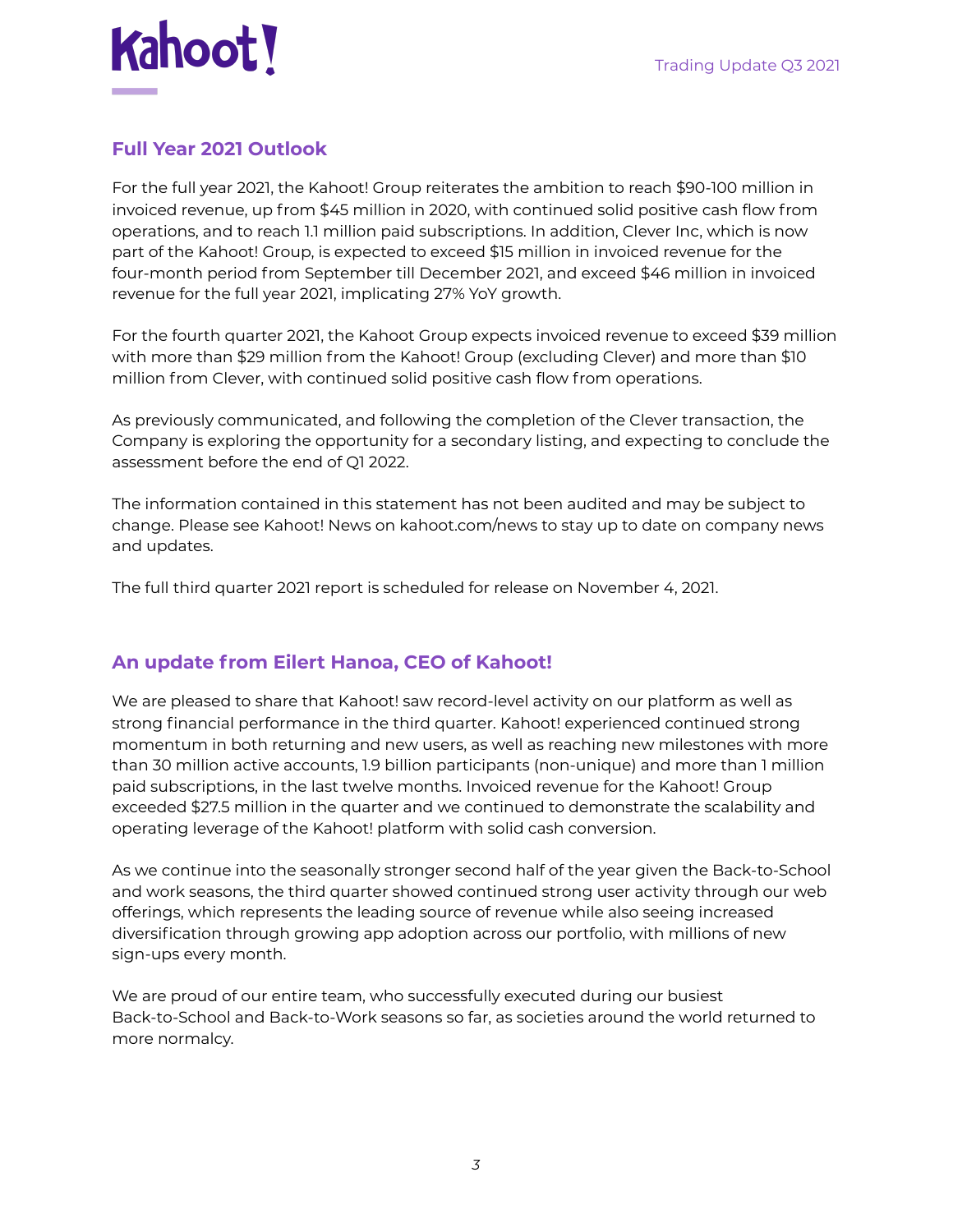

#### **Fueling our viral growth through innovation, acquisitions and commercialization**

We saw accelerated activity on the Kahoot! platform for new and existing users and paid subscriptions, as people returned to schools and offices in varying capacities. Kahoot!'s unique viral growth has reached a new milestone with 6 billion cumulative participants (non unique) across 200 countries and regions. We meaningfully expanded our reach and significance through the launch of new features, partnerships, and continued localization of our platform, as well as progressing our commercialization initiatives for all user segments.

A milestone in Q3 was the completion of the [transformational](https://kahoot.com/press/2021/09/02/kahoot-completes-acquisition-clever/) acquisition of Clever, one of the most widely used digital learning platforms for U.S. K-12 schools. The acquisition will add value to Kahoot!'s strong presence in the U.S. education sector, and we are already seeing great effects as the Kahoot! App was recently added to Clever's distribution platform and is now available to over 90,000 schools and accessed by over 22 million students monthly. Clever's higher-than-expected growth in the third quarter has created a solid foundation for solid performance through the balance of the year and into 2022, and a strong basis for our ambitions to extend Clever's platform into new domestic markets sectors in the U.S. and select international markets, as well as jointly developing a compelling marketplace proposition for all learning apps.

#### **A strong 2021 Back-to-School season**

Through the Back-to-School season, Kahoot! noted a new record with more than 9 million teachers and educators on the platform (last 12 months) and hundreds of millions of students globally, bringing more engagement and learning to the classroom. Over 10,000 schools and districts upgraded to paying accounts on the platform in preparation for the 2021 back-to-school year. Encouragingly, over 40,000 educators registered for the Kahoot! Fall EDU Meetup in September, and Kahoot! was named one of the top 10 products used by students and educators across the U.S. on the **EdTech 40 list by Learn [Platform](https://learnplatform.com/top40)** alongside Google, Zoom and Clever.

To further enable educators, we launched Kahoot! [Courses,](https://kahoot.com/blog/2021/09/22/new-kahoot-courses/) allowing educators to design full class sessions, as well as the new team [mode](https://kahoot.com/blog/2021/09/22/kahoots-new-team-mode/), which helps foster and strengthen students' collaboration skills. Earlier in the summer we were delighted to launch an [integration](https://kahoot.com/blog/2021/07/20/kahoot-integrates-giphy/) with [GIPHY](https://kahoot.com/blog/2021/07/20/kahoot-integrates-giphy/).

#### **Back to the office, and embracing the hybrid workplace**

The third quarter saw a steady return to offices and while these have welcomed back employees physically, they have begun to embrace hybrid models. In our recent [survey,](https://kahoot.com/blog/2021/09/21/kahoots-2021-workplace-culture-report-unlocking-success-in-the-hybrid-workplace/) 84% of HR leaders said the adoption of collaboration and employee engagement technologies will increase over the next year in their organizations. Kahoot! 360, our offering for organizations, is well positioned to support professionals in navigating the new workplace dynamics. Our latest [integration](https://kahoot.com/blog/2020/10/14/kahoot-zoom-new-integration-engagement-distance-learning-video-conferencing/) with Zoom enables professionals to make their virtual meetings more engaging and productive with Kahoot! without even leaving the Zoom interface.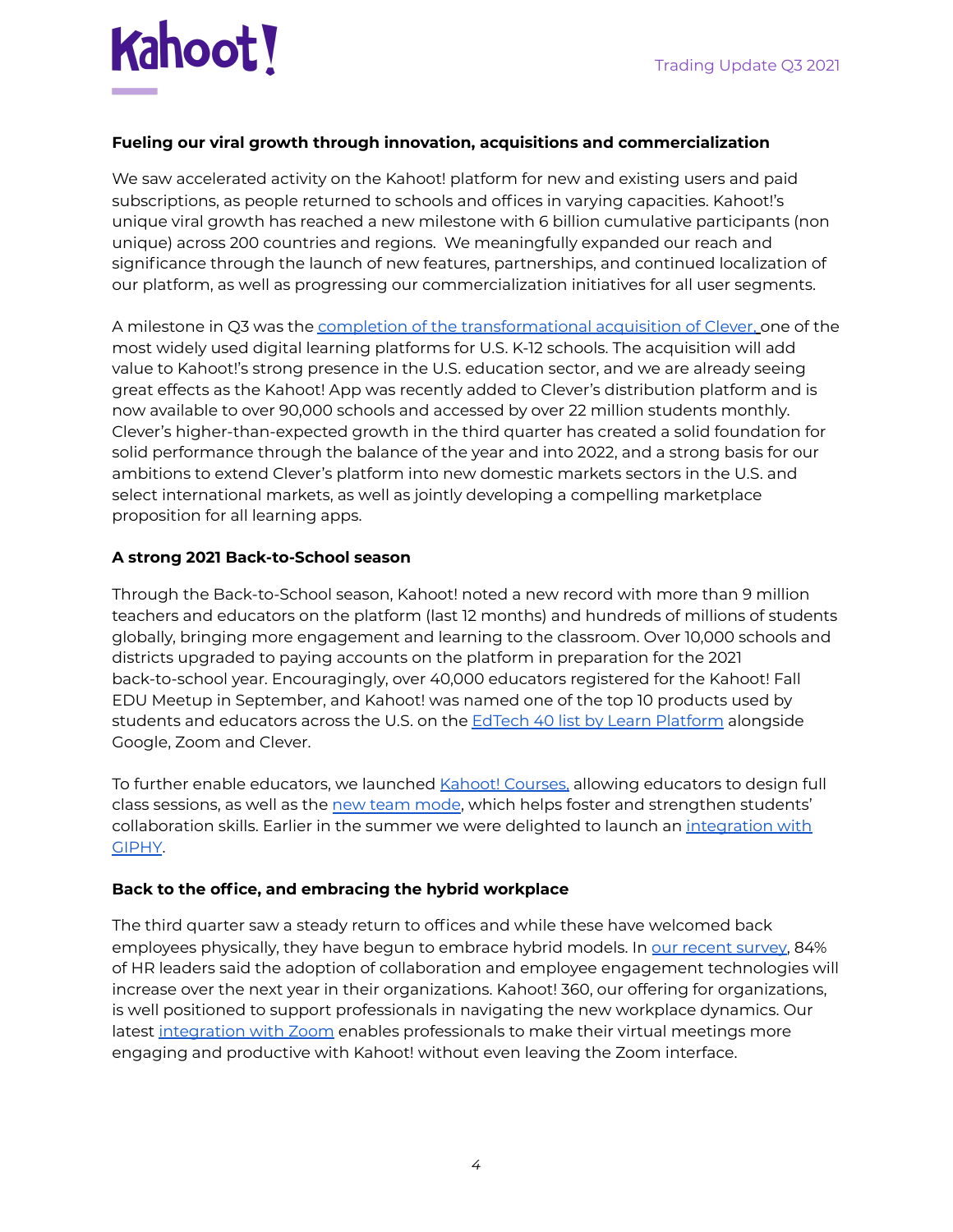

During the third quarter, Kahoot! at Work closed some of the most significant contracts to date, including a leading European pharmaceutical group, and large organizations across the technology, financial services, insurance and global logistics industries. As we continue to integrate Actimo and Motimate onto our platform, we are further accelerating the building of next generation tools for employee learning, engagement and corporate culture building. We continue to invest and focus on increasing the value for enterprise customers in the coming quarters.

#### **Strengthening Kahoot! Academy with Marketplace in Q4**

Kahoot! Academy continued to grow and develop in a quarter where we saw the community reaching close to 5,000 verified educators and 50+ content partners. We're particularly excited about the upcoming launch of Kahoot! Academy's Marketplace during Q4, which will enable educators to create, share and commercially offer their quality content for the benefit of learners and educators.

Marketplace will be bolstered with the addition of the newly launched Kahoot! Courses, a product offering where we see endless possibilities for both educators and professionals to create cohesive, engaging learning experiences.

These additions follow the launch of Kahoot! Academy Community, a bespoke offering for Verified Educators, enabling them to grow their own community to share their unique knowledge and insight with a captive audience.

#### **Making Kahoot! more global than ever**

Kahoot! continues to expand geographically to make our platform even more accessible. As of today, Kahoot!'s web platform and app are available in 11 global [languages,](https://kahoot.com/blog/2021/09/22/kahoot-more-accessible-than-ever/) and we look forward to launching in Arabic and simplified Chinese soon. In addition, we recently launched our award-winning Kahoot! Poio Read app in French and Brazilian [Portuguese.](https://kahoot.com/press/2021/08/24/poio-is-available-in-french-and-brazilian-portuguese/)

Our language learning app, Drops, too, launched some timely new social features [adding](https://languagedrops.com/blog/exciting-new-updates-have-drops-ed) Friends [functionalities](https://languagedrops.com/blog/exciting-new-updates-have-drops-ed) and Workplace talk to the app.

This quarter we were also pleased to announce a new collaboration with one of the most successful and enduring brands of all time, *Star [Wars](https://kahoot.com/press/2021/09/27/kahoot-star-wars-partnership-press-release/)*™️. Kahoot! Academy has launched ready-to-use learning kahoots based on beloved *Star Wars* characters. This is in addition to campaigns with several large publishers such as the World Wildlife Fund, Disney and Pixar, Star Wars, Angry Birds, First News Education, Macmillan education, Disney Imagination Campus and Khan Academy.

#### **A solid foundation for what's to come!**

Kahoot!'s strong third quarter results are driven by our ability to capitalize on the solid foundation built through our scalable platform as well as strategic acquisitions. At the same time enhancements, including innovative product and feature launches across our business areas, and exciting global partnerships have contributed to the strong expansion of new users and paid subscribers as we continue to drive our commercialization initiatives. In this